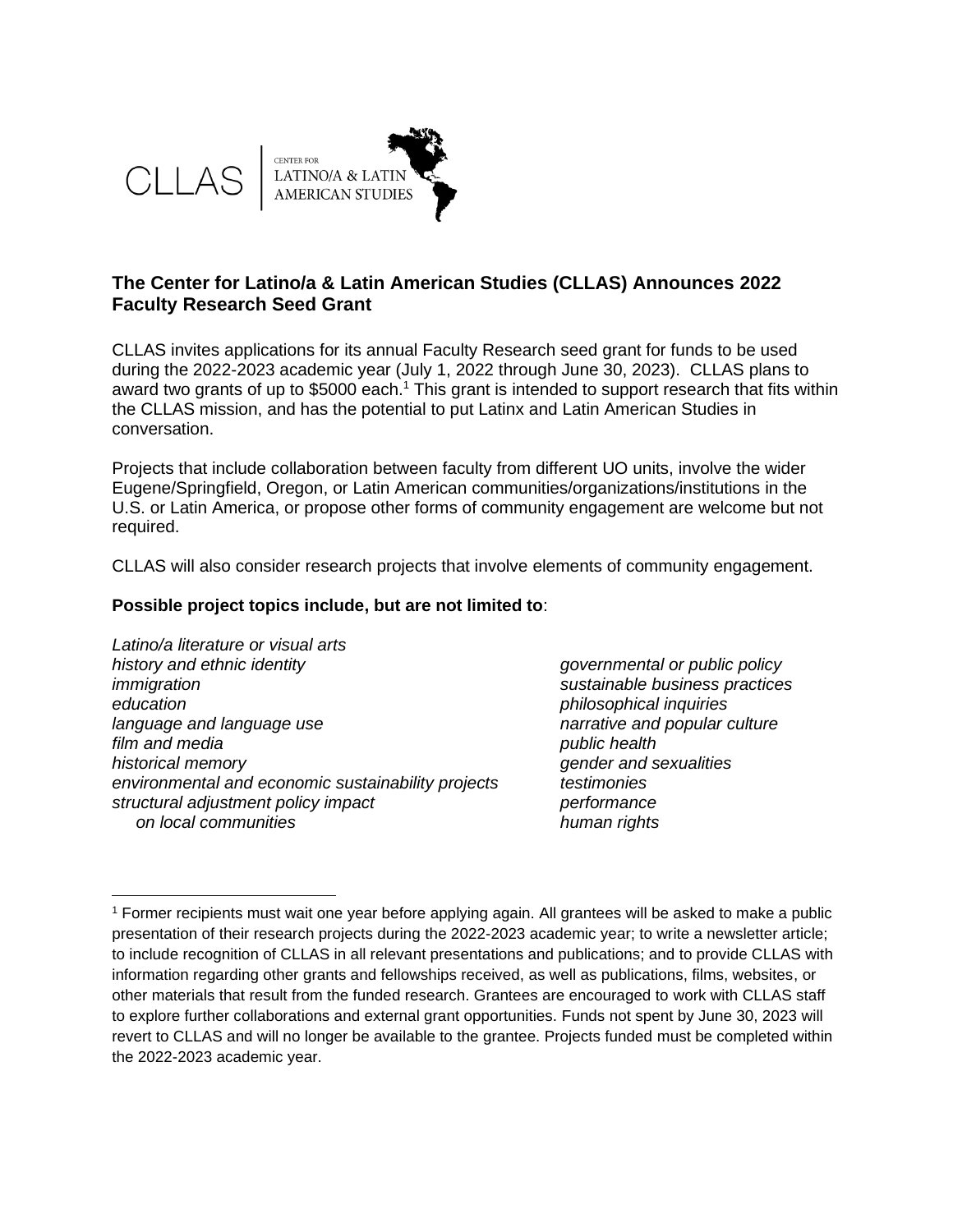This grant is made possible by the generous support of University of Oregon's Division of Equity and Inclusion.

### **Criteria for Application:**

- 1. CLLAS welcomes research projects from faculty in the social sciences, humanities, or professional schools focusing on Latinx or Latin American topics and/or communities.
- 2. The research project may be individual or collaborative. We understand "collaborative" to mean any interdisciplinary work carried out by two or more faculty members from different UO units or faculty planning to work with a community organization domestic or abroad (in Latin America or the Caribbean). People who have already been in conversation or are currently working together are encouraged to apply. We suggest that applicants demonstrate their collaborative track record and list specific activities or events they have carried out jointly in the past, such as planning a conference, team teaching, working on a research project, or sitting on a project committee together. We would also like to encourage new collaborations and urge those who have not worked together previously to carefully demonstrate how they will accomplish their collaboration.
- 3. Preference will be given to research projects that align with the current CLLAS theme: *Human and Environmental Crises in the Americas.* For more information go to https://cllas.uoregon.edu/themes/2021-23-theme/
- 4. Applicants should demonstrate how their project either builds on work already begun or describe how they plan to use this grant to leverage future resources. Other secured and potential funding sources should be included in the budget proposal.
- 5. Grantees will be asked to give a public presentation on their research during the following academic year. Additionally, grantees will be asked to specify what kinds of concrete results their project will produce in one to two years, including research results, creative products, educational materials, etc.
- 6. If the research will be conducted under COVID restrictions, please explain how you are planning to accomplish your research plan. This explanation does not count towards the proposal word count. Please add explanation as a footnote or cover letter.

# **APPLICATION PROCESS**

**Application Deadline: 12:00 p.m. (noon), Friday, April 1, 2022** Applicants will be notified by May 6, 2022.

#### **Applications should include:**

1. A **cover letter** that includes a summary of the project and the amount of the request up to \$5000. If it is a collaborative project, please include contact information for all applicants.

2. A **proposal/description of the project** (maximum 1000 words). Include the following:

- Full description of research topic and planned activities for the grant period.
- Significance of the research project.